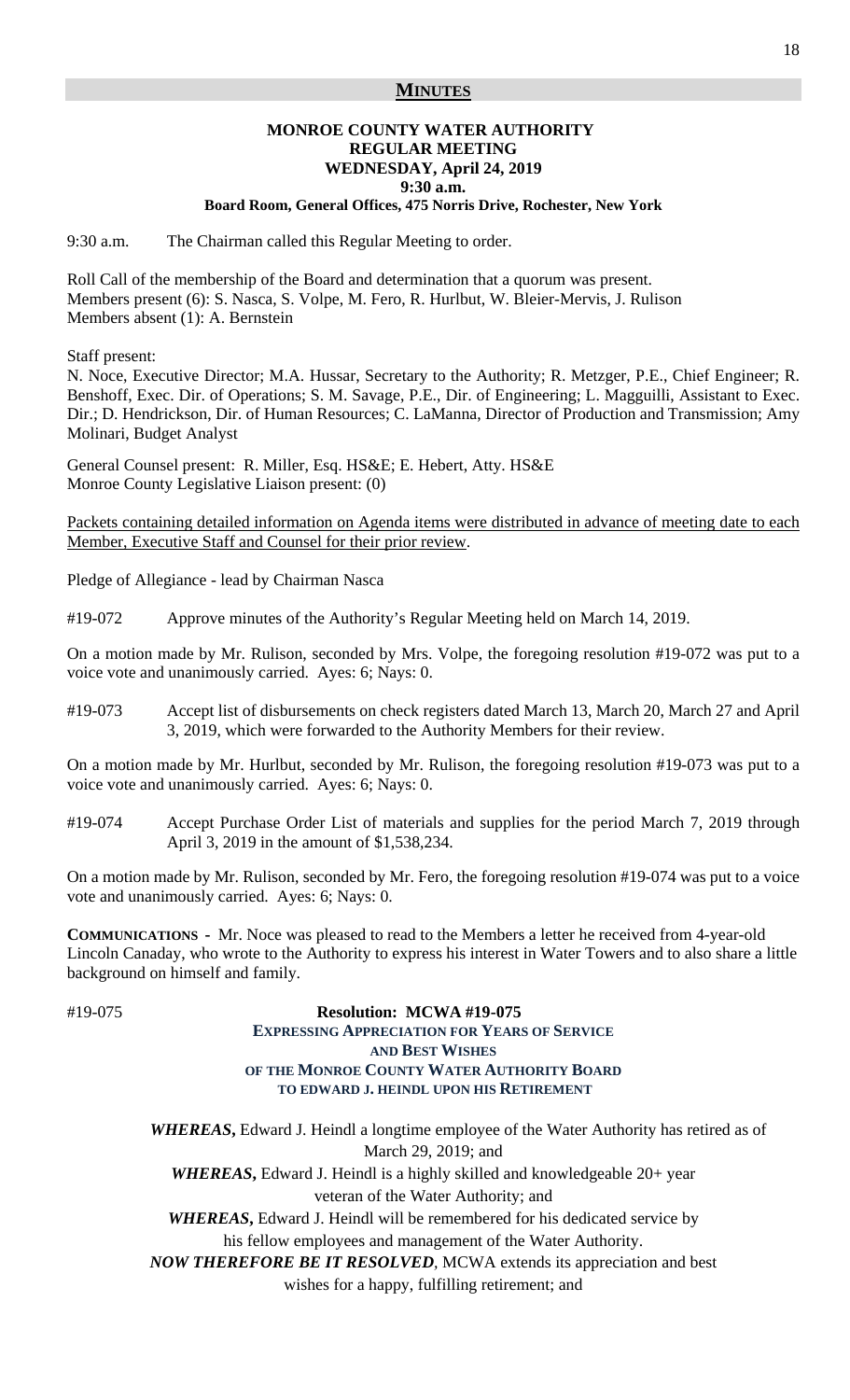**BE IT FURTHER RESOLVED**, that the Secretary of the Board is hereby requested to forward a copy of this resolution to Edward J. Heindl, MCWA Retiree.

> *This resolution adopted unanimously -----------------------------*

#19-076 Confirm the following personnel appointment pending approval and pursuant to the Rules and Regulations of the Monroe County Civil Service Commission:

> **Provisional Appointment of Nathanael Huzyk** to the title of Engineering Technician, effective May 28, 2019, at Salary Schedule 5, Group 4, Step 1.

On a motion made by Mr. Hurlbut, seconded by Mr. Rulison the foregoing resolution #19-076 was duly put to a vote on roll call and unanimously carried. Ayes: 6 (S. Nasca, S. Volpe, M. Fero, R. Hurlbut, W. Bleier-Mervis, J. Rulison); Nays: 0.

#19-077 Confirm the following personnel appointment pending approval and pursuant to the Rules and Regulations of the Monroe County Civil Service Commission:

> **Provisional Appointment of Mike Kloppel** to the title of Assistant Construction Inspector, effective April 29, 2019, at Salary Schedule 5, Group 2, Step 1.

On a motion made by Mr. Hurlbut, seconded by Mr. Rulison, the foregoing resolution #19-077 was duly put to a vote on roll call and unanimously carried. Ayes: 6 (S. Nasca, S. Volpe, M. Fero, R. Hurlbut, W. Bleier-Mervis, J. Rulison); Nays: 0.

#19-078 Confirm the following personnel appointment pending approval and pursuant to the Rules and Regulations of the Monroe County Civil Service Commission:

> **Temporary Appointment of Amy Molinari** as Acting Director of Finance and Business Services effective April 29, 2019 at Salary Schedule 6, Group 3.

On a motion made by Mr. Rulison, seconded by Mr. Fero, the foregoing resolution #19-078 was duly put to a vote on roll call and unanimously carried. Ayes: 6 (S. Nasca, S. Volpe, M. Fero, R. Hurlbut, W. Bleier-Mervis, J. Rulison); Nays: 0.

For items #19-079 and #19-080, Ms. Hendrickson addressed the Board on revising salary schedules for student interns and for seasonal laborers/clerks. She explained these are being updated with modest increases to more closely align with current market in recruiting qualified student intern candidates, and to keep pace with minimum wage escalation in hiring of college students for seasonal employment.

#19-079 Resolved hereby to: **Approve Student Intern Salary Schedule Summar**y in the form presented on this date, to be effective immediately.

On a motion made by Mr. Rulison, seconded by Ms. Bleier-Mervis the foregoing resolution #19-079 was duly put to a vote on roll call and unanimously carried. Ayes: 6 (S. Nasca, S. Volpe, M. Fero, R. Hurlbut, W. Bleier-Mervis, J. Rulison); Nays: 0.

#19-080 Resolved hereby to: **Approve Seasonal Labor Salary Schedule** in the form presented on this date, to be effective immediately.

On a motion made by Mr. Rulison, seconded by Mr. Fero, the foregoing resolution #19-080 was duly put to a vote on roll call and unanimously carried. Ayes: 6 (S. Nasca, S. Volpe, M. Fero, R. Hurlbut, W. Bleier-Mervis, J. Rulison); Nays: 0.

For item #19-081, Mr. LaManna explained to the Board this request for an amendment to the Professional Consulting Services Agreement with Arcadis of New York, Inc. (Arcadis) is for the Emergency Generator Optimization Project. Bids were received for the Project; however, they exceeded the Authority's available budget. Therefore, the scope of the Project has been reduced to better align with the Authority's allocated budget for same. The amendment to the Agreement with Arcadis is for additional final design and bid phase services necessary to revise the bid documents and re-bid the Project.

#19-081 Authorize the Executive Director to **amend the Agreement for Professional Consulting Services with Arcadis of New York, Inc**. for the Emergency Generator Optimization Project in the amount of \$9,000 for additional final design and bid phase services necessary to revise the bid documents and re-bid the Project.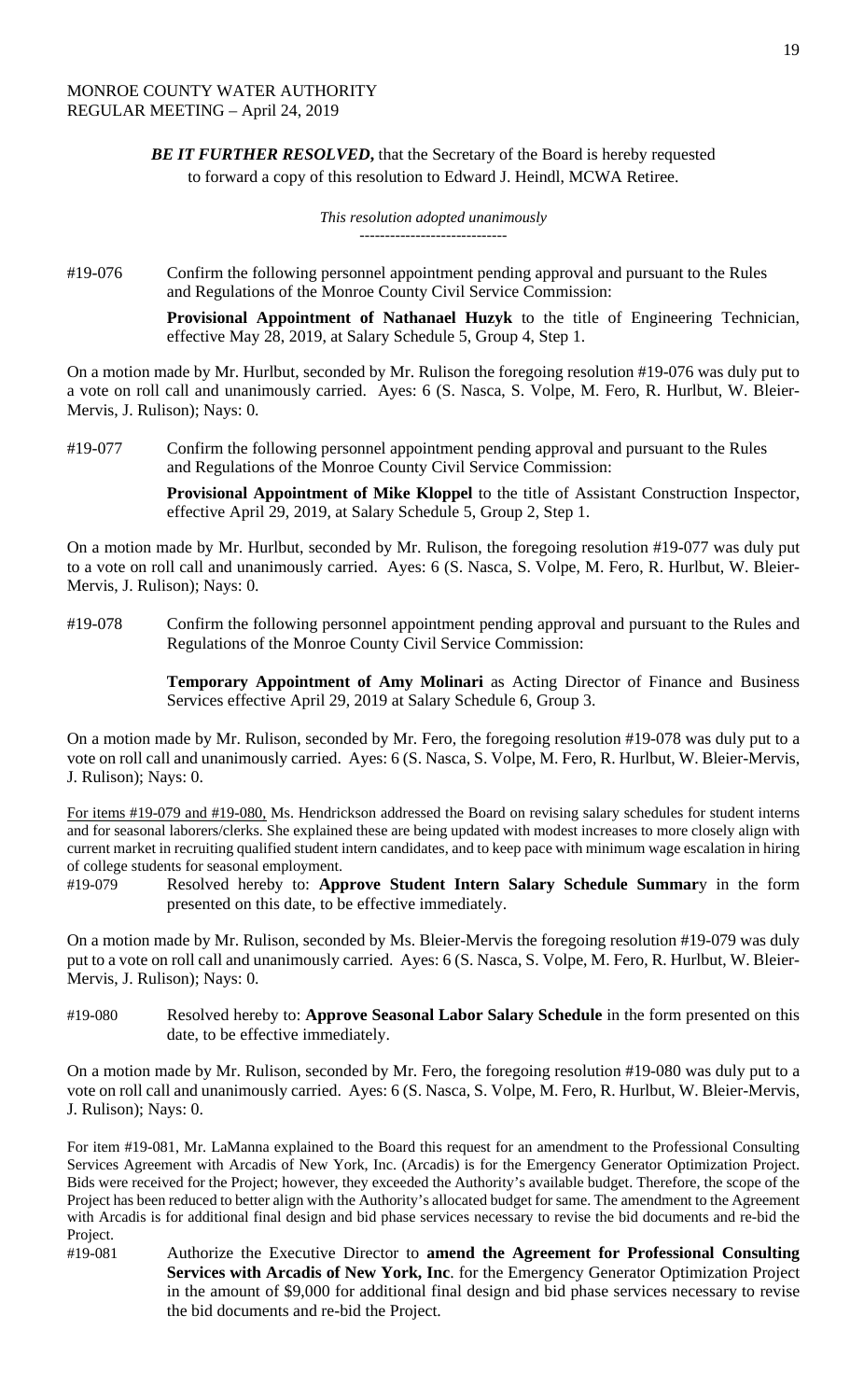## MONROE COUNTY WATER AUTHORITY REGULAR MEETING – April 24, 2019

On a motion made by Mr. Hurlbut, seconded by Mrs. Volpe, the foregoing resolution #19-081 was duly put to a vote on roll call and unanimously carried. Ayes: 6 (S. Nasca, S. Volpe, M. Fero, R. Hurlbut, W. Bleier-Mervis, J. Rulison); Nays: 0.

Mr. LaManna also addressed the Board on item #19-082, requesting authorization to purchase variable frequency drive (VFD) maintenance and repair parts, materials, and services from EMA of New York, Inc. utilizing an existing Monroe County contract. He added that this would enable the Authority to utilize EMA's technical expertise for preventative maintenance and repair of our larger, more complex VFD equipment, which is an integral component of our water supply system.

#19-082 Authorize the **purchase of preventative maintenance and repair services, and related materials and replacement parts from EMA of New York, Inc**. under the terms of Monroe County Contract BP#0202-17 for Variable Frequency Drive (VFD) Preventative Maintenance, through the current term ending March 31, 2020, in an estimated amount of \$30,000 per year.

On a motion made by Mr. Rulison, seconded by Mrs. Volpe, the foregoing resolution #19-082 was duly put to a vote on roll call and unanimously carried. Ayes: 6 (S. Nasca, S. Volpe, M. Fero, R. Hurlbut, W. Bleier-Mervis, J. Rulison); Nays: 0.

In discussion of item #19-083 Mr. Benshoff addressed the Board for authorization in utilizing this Monroe County Contract for General Motors parts and supplies, as needed for the maintenance and repair of Authority fleet vehicles.

#19-083 Authorize the **purchase of various General Motors (GM) Parts and/or Supplies for maintenance and repair of Water Authority vehicles utilizing Monroe County Contract – General Motors, Automotive Engine & Auto Body Parts –** BP #0213-16 from vendor awarded, Hoselton Chevrolet, Inc. (#4700007335), for an estimated amount of \$25,000 through the contract period ending March 31, 2020.

On a motion made by Mr. Fero seconded by Mr. Hurlbut, the foregoing resolution #19-083 was duly put to a vote on roll call and unanimously carried. Ayes: 6 (S. Nasca, S. Volpe, M. Fero, R. Hurlbut, W. Bleier-Mervis, J. Rulison); Nays: 0.

For item #19-084, Mr. Benshoff again addressed the Board for authorization in purchasing these fleet vehicles through NYS OGS Vehicle Marketplace Mini-Bid award. He indicated that this purchase is part of our annual replacement program and responded to questions relating to size and type of vehicles being purchased.

#19-084 Authorize the **purchase of a total of ten (10) 2019 Ford Vehicles** through the New York State Office of General Services (OGS) Vehicle Marketplace (Mini-Bid) in the amount of \$340,229.84: Nine (9) vehicles totaling \$274,983.84 from low responsive, responsible bidder, Van Bortel Ford, Inc., and one (1) vehicle from low responsive, responsible bidder, Genesee Valley Ford, LLC, in the amount of \$65,246.

On a motion made by Mr. Rulison, seconded by Mrs. Volpe, the foregoing resolution #19-084 was duly put to a vote on roll call and unanimously carried. Ayes: 6 (S. Nasca, S. Volpe, M. Fero, R. Hurlbut, W. Bleier-Mervis, J. Rulison); Nays: 0.

For item #19-085, Mr. Savage briefed the Board on the purchase of wireless monitoring units that are used mainly for measurement, troubleshooting and planning purposes. He indicated that this equipment is in the 2019 Budget and that Telog Instrument Inc. has satisfactorily provided equipment and services to the Authority in the past.

#19-085 Authorize the award of a unit price contract for **Telog Wireless Monitoring Units** to the low responsive, responsible bidder, Telog Instrument Inc., A Trimble Water Co. in the bid amount of \$30,469.97.

On a motion made by Mr. Hurlbut, seconded by Ms. Bleier-Mervis, the foregoing resolution #19-085 was duly put to a vote on roll call and unanimously carried. Ayes: 6 (S. Nasca, S. Volpe, M. Fero, R. Hurlbut, W. Bleier-Mervis, J. Rulison); Nays: 0.

Mr. Savage again addressed the Board on item #19-086 for the purchase of GPS survey equipment and conventional land surveying equipment and related accessories and software updates. He added that this equipment is in the 2019 Budget and will provide more accurate data, for purposes relating to water system mapping. He also indicated that Trimble Navigation has provided equipment to the Authority in the past.

#19-086 Authorize the **purchase of GPS survey and conventional land survey equipment**, including related accessories and software updates, from Trimble Navigation, Ltd., (NYS Contract pricing agreement No. PT64163, Group No. 77201, Award No. 20191) supported by Waypoint Technology Group, at an estimated amount not to exceed \$25,000.